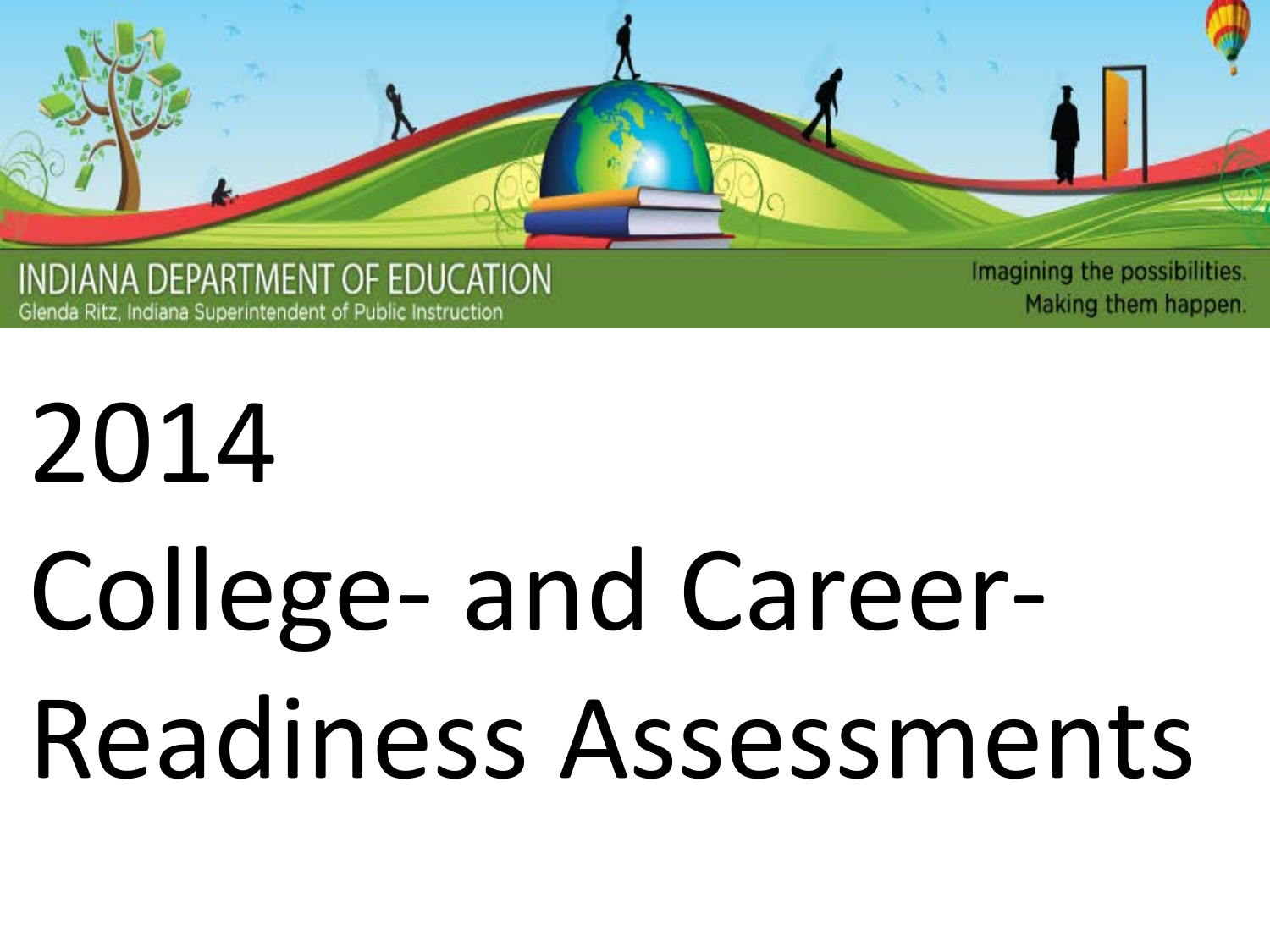

# ACCUPLACER

- During the 2013 legislative session, the Indiana General Assembly passed HEA 105, and the Governor signed PL 268-2013 into law. A component of this law is IC 20-32-9 that requires public and state-accredited non-public school students who meet specific criteria to take a college- and career-readiness exam.
- IDOE chose the ACCUPLACER Diagnostics assessment to fulfill IC 20-32-9 (memorandum sent on December 16, 2013).
- Internet-based computer adaptive tests that assess reading and mathematical skills.
- The results will provide schools with a detailed assessment of students' skills, which will assist in course selection and remediation.
- East Allen County Schools  $11<sup>th</sup>$  grade students will participate in English, Mathematics, or both assessments (detail in next slide).
- Each school will create their own testing window between March 3-27, 2014.
- Once the testing is complete, students and parents will receive information with results, as well as remediation tools for those who do not receive a "proficient" and the ACCUPLACER Diagnostics assessment.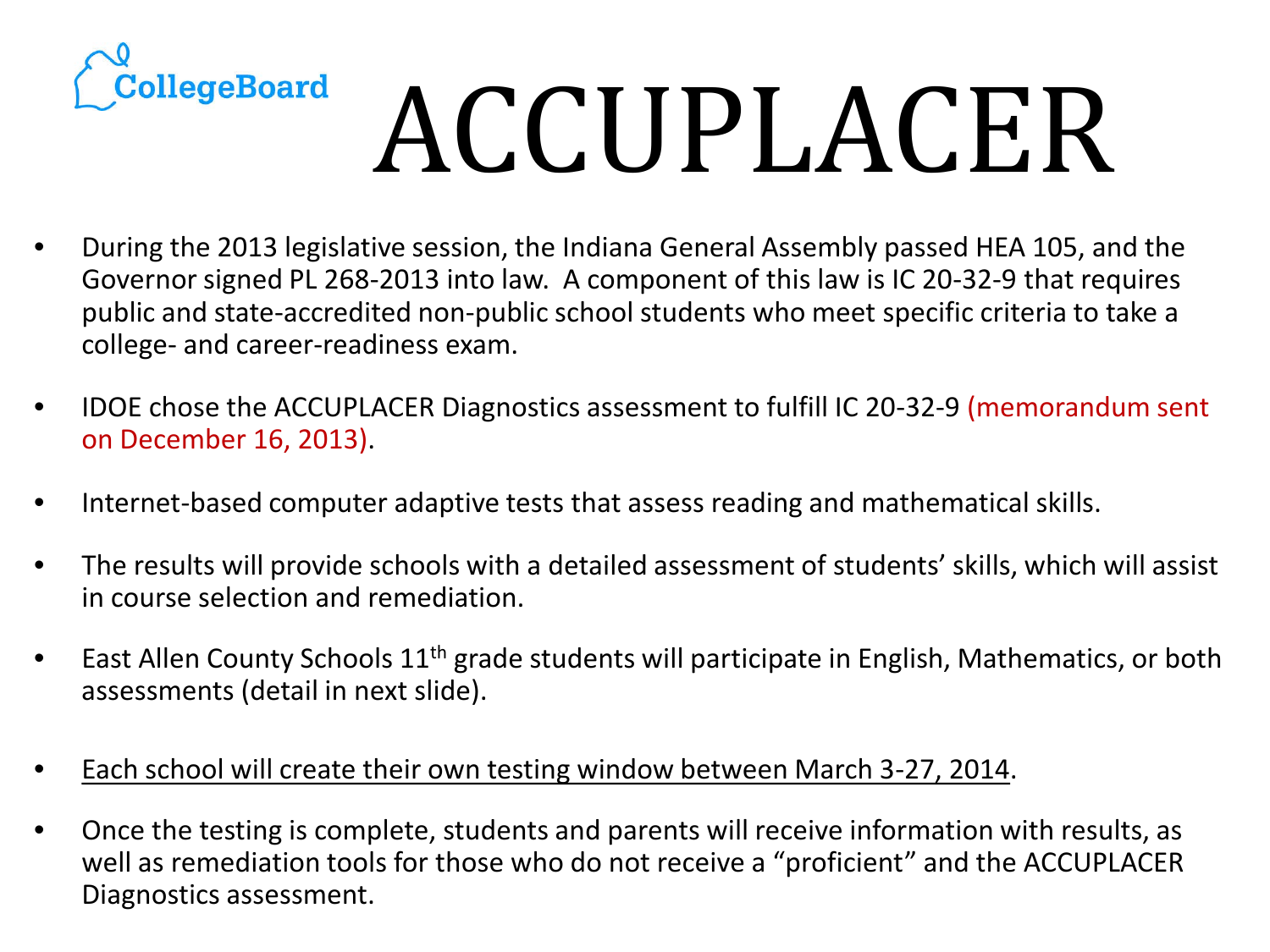## ACCUPLACER

### Participation

| <b>PSAT</b><br>Performance*<br>(Math, English)                     | <b>ECA</b><br>Performance<br>(Math, English) | <b>ACCUPLACER</b><br><b>Diagnostics</b><br>Participation | <b>ACCUPLACER Diagnostics</b><br>Exemptions                                                                                                                                                                                                        |
|--------------------------------------------------------------------|----------------------------------------------|----------------------------------------------------------|----------------------------------------------------------------------------------------------------------------------------------------------------------------------------------------------------------------------------------------------------|
| Did not take PSAT as a junior<br>Scored below 42 as a sophomore    | Did Not Pass                                 | Yes                                                      | <b>SAT Writing/Reading</b><br>Score $\geq 460$<br>SAT Math Score ≥460<br>ACT English Score $\geq$ 18<br>ACT Reading Score ≥18<br>ACT Math Score ≥18<br><b>ACCUPLACER Placement</b><br><b>Scores</b><br>Reading $\geq 76$<br>Elementary Algebra ≥74 |
| Did not take PSAT as a junior<br>Scored below 42 as a sophomore    | Pass                                         | Yes                                                      |                                                                                                                                                                                                                                                    |
| Did not take PSAT as a junior<br>Scored 42 or above as a sophomore | Did Not Pass                                 | Yes                                                      |                                                                                                                                                                                                                                                    |
| Did not take PSAT as a junior<br>Scored 42 or above as a sophomore | <b>Pass</b>                                  | <b>No</b>                                                |                                                                                                                                                                                                                                                    |
| Scored below a 46 as a junior                                      | Did Not Pass                                 | Yes                                                      |                                                                                                                                                                                                                                                    |
| Scored below a 46 as a junior                                      | Pass                                         | Yes                                                      |                                                                                                                                                                                                                                                    |
| Scored 46 or above as a junior                                     | Did Not Pass                                 | Yes                                                      |                                                                                                                                                                                                                                                    |
| Scored 46 or above as a junior                                     | Pass                                         | <b>No</b>                                                |                                                                                                                                                                                                                                                    |